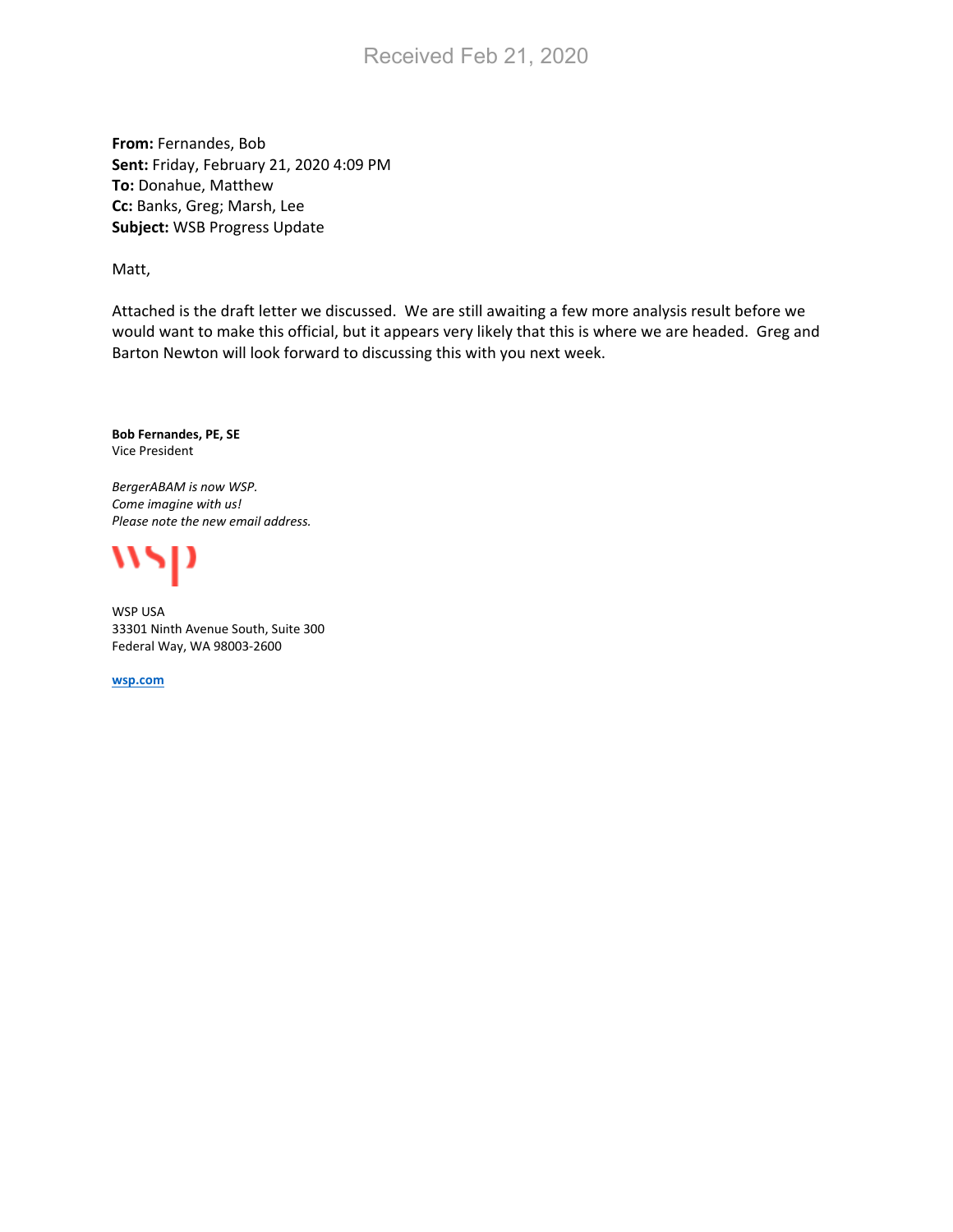#### February XX, 2020

Mr. Matthew Donahue Division Director – Roadway Structures 700 Fifth Avenue, Suite 4186 P.O. Box 34996 Seattle, WA 98124-4996

### Subject: West Seattle Bridge High Rise (Jeanette Williams Memorial Bridge) Assessment and Load Rating Contract 16-086, Work Authorization No. 16 Lane Reduction Recommendations

Dear Mr. Donahue:

We have completed our scope of work to assess the West Seattle Bridge High Rise Bridge and are in the process of drafting the deliverables for the project. This activity will include some final effort to verify analysis results. A key finding of our work is that the bridge fails to comply with the requirements for minimum bonded reinforcement that would permit use of an allowable tensile stress above zero. This effectively results in a service load rating of zero\*. This does not mean that the bridge does not have load carrying capacity, but it is an indication that appropriate measures be taken to reduce loadings on the bridge.

It is our professional judgement, that the observed damage to the bridge has eroded the load carrying capacity of the structure to a degree that the bridge should not continue to be operated as it is currently being operated. This is particularly true considering the uncertainties in the bridge's behavior and active nature of the observed cracking. Based on current observations, the observed cracking is being actively affected by changes in thermal (temperature) loadings and the traffic loadings.

As to traffic, we note that the bridge was originally designed for three lanes of traffic in each direction. The south box girder is currently carrying four lanes of traffic, including a bus lane, and is routinely completely full in morning rush hour traffic. The north box girder carries only three lanes and is rarely completely full in evening rush hour traffic. Field observations have indicated that the cracking is somewhat worse on the south box girder (eastbound) than on the north box girder (westbound), which may correlate with the additional loads the south box girder is being subjected to.

Therefore, until design to strengthen the bridge can be completed and constructed by the City, we recommend the City reduce the number of lanes of traffic on the bridge to two lanes in each direction. We recommend that the two lanes be located to minimize bending in the bridge deck,

> WSP USA Suite 300 33301 Ninth Avenue South Federal Way, WA 98003-2600 +1 206-431-2300 wsp.com